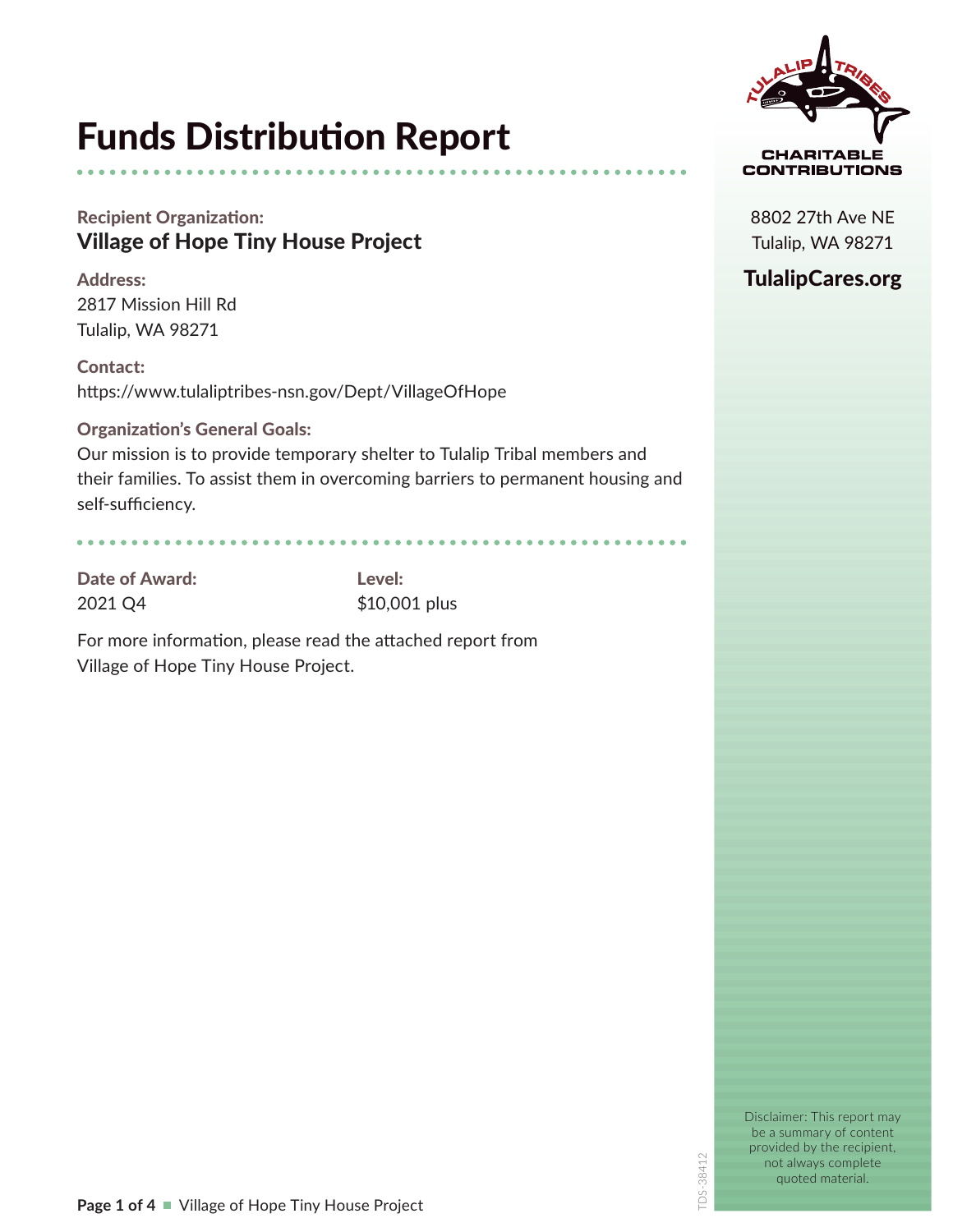#### 1.14.17 CONSTRUCTION PROGRESS REPORT plumbing and mechanical rough-in and mechanical rough-in and mechanical rough-in and mechanical rough-in and m

#### **EVERGREEN SUSTAINABLE DEVELOPMENT STANDARD (ESDS)** item No. Description Action Action Action Action Action Action Action Action Action Action Action Action Actio<br>The Date of Date of Action Action Action Action Action Action Action Action Action Action Action Action Action **PHOTOGRAPHS**





**Community Building exterior** 

Community Building exterior **Community building and site electrical conduit** Community building and site electrical conduit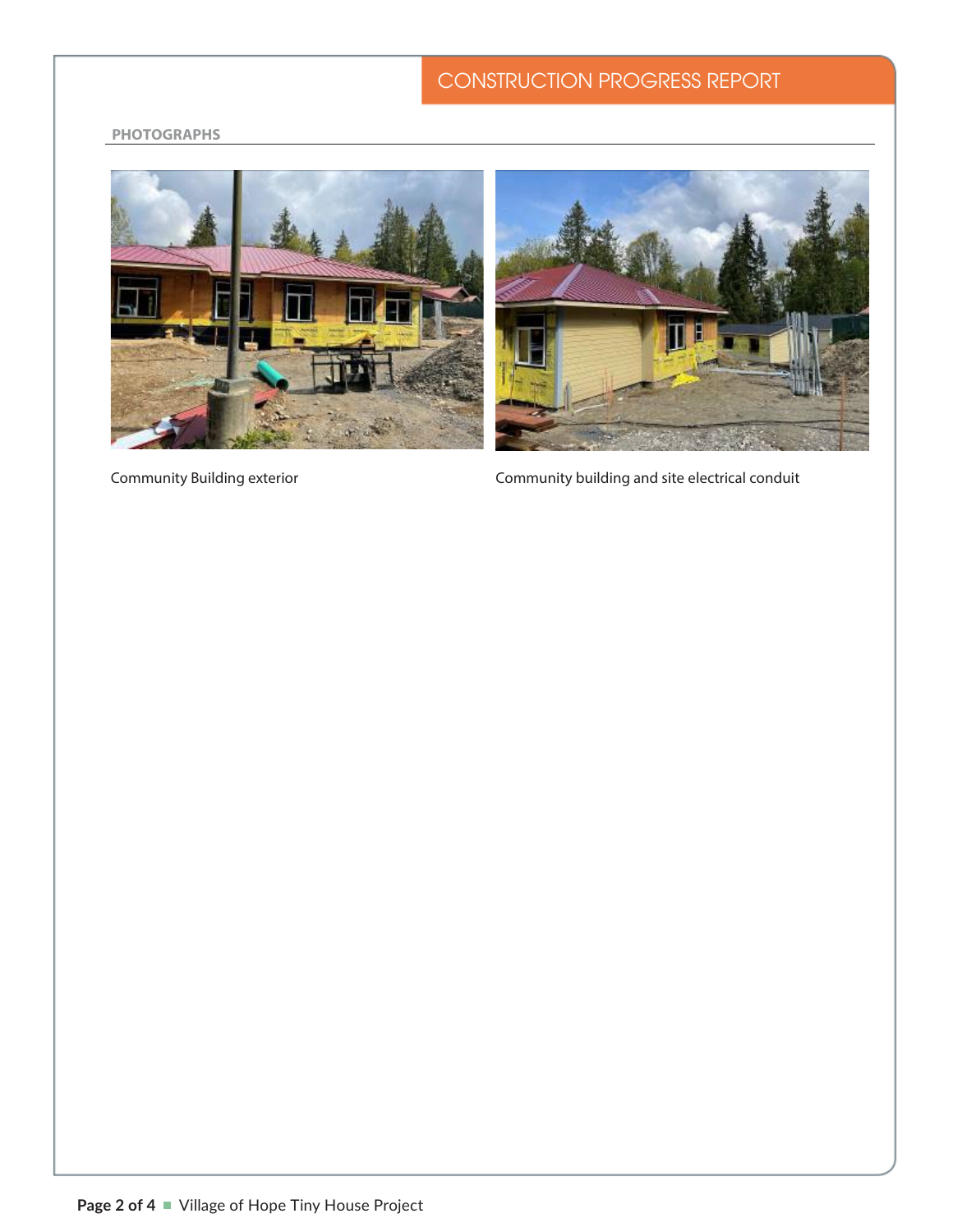# CONSTRUCTION PROGRESS REPORT





Community building HVAC Community building electrical panels



Community building, ventilation of crawl Community building rough-in